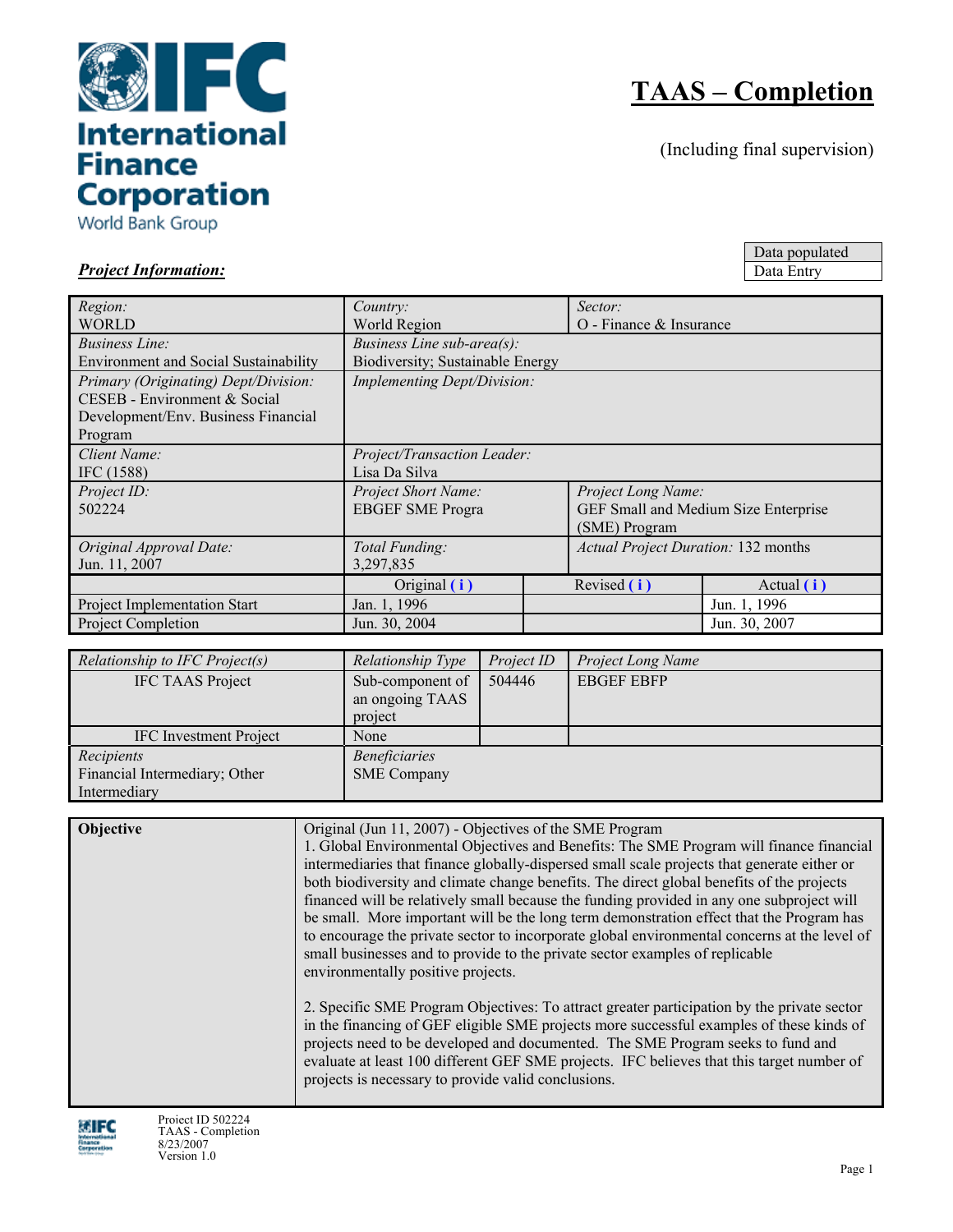|                                                        | Most recent update - N/A                                                                                                                                                                                                                                                                                                                                                                                                                                                                                                                                                                                                                                                                                                                                                                                                                                                                                                                                                                                                                                                                                                                                                                                                                                                                                                                                                                      |
|--------------------------------------------------------|-----------------------------------------------------------------------------------------------------------------------------------------------------------------------------------------------------------------------------------------------------------------------------------------------------------------------------------------------------------------------------------------------------------------------------------------------------------------------------------------------------------------------------------------------------------------------------------------------------------------------------------------------------------------------------------------------------------------------------------------------------------------------------------------------------------------------------------------------------------------------------------------------------------------------------------------------------------------------------------------------------------------------------------------------------------------------------------------------------------------------------------------------------------------------------------------------------------------------------------------------------------------------------------------------------------------------------------------------------------------------------------------------|
| Key Highlights (i)<br>Summarize key project highlights | Entire Project:                                                                                                                                                                                                                                                                                                                                                                                                                                                                                                                                                                                                                                                                                                                                                                                                                                                                                                                                                                                                                                                                                                                                                                                                                                                                                                                                                                               |
|                                                        | The SME Program became operational in 1996 and it was the first GEF-funded non-grant<br>SME financing program to target the private sector, offering various concessions to entice<br>private sector involvement. GEF funds are used to finance three specific strategies related<br>to the role of the private sector and financing for GEF eligible SMEs:<br>1. A sufficient number of projects need to be developed to provide a basis for future<br>conclusions and lessons: Financing for a total of 100 SME projects has been set as the goal<br>of the SME Program.<br>2. Building capacity in non-financial Intermediaries: By using GEF funds to strengthen the<br>capacity of Intermediaries, the Program aims to increase the ability of these institutions to<br>invest in projects with global environmental benefits.<br>3. Monitoring, evaluation and dissemination of the Program results: in addition to develop<br>100 SME projects that are commercially viable and that produce global environmental<br>benefits, the dissemination of the lessons learned from the Program is fundamental to<br>potential for commercial financing of GEF SME projects in the future                                                                                                                                                                                                     |
|                                                        | The SME Program was able to offer low- to near-market interest rates on long-term loans<br>of US\$500,000 to US\$1.0 million to various intermediaries (financial, not-for-profit,<br>NGOs and private companies). See Annex 1. It also offered risk incentives and<br>performance fees to encourage the delivery of program objectives. Climate change<br>activities included (i) energy efficiency: promotion of efficient windows, conversions to<br>compact fluorescent lamps, development of energy savings companies, changes in<br>production equipment and energy efficient eco-homes; and (ii) renewable energy: solar<br>power for rural homes and water systems, run-of-the-river and mini-hydro systems.<br>Biodiversity activities included (i) reforestation to Forest Stewardship Council (FSC)<br>standards; (ii) organic farming in buffer zones; (iii) certified harvesting of non-forest<br>timber products; (iv) sustainable harvesting of shade-grown coffee and cacao; (v) eco-<br>tourism projects involving eco-lodges; and (vi) promotion of sustainable plant and wildlife<br>populations through development of private reserves. The SME Program was designed to<br>be flexible, incorporating a small and important TA component aimed at developing the<br>GEF-eligible financial and market capabilities of participating intermediaries and eligible<br>SMEs. |
|                                                        | The SME Program ultimately disbursed loans to 21 intermediaries which in turn supported<br>approximately 140 SMEs around the world. The projects financed have achieved global<br>environmental benefits in the GEF focal areas of climate change and conservation of<br>biodiversity by financing energy efficiency and use of renewable energy and conservation<br>of various eco-systems. Without the SME Program fewer SMEs would have been involved<br>with GEF-eligible activities, resulting in fewer benefits for the global environment. In<br>addition, the project has demonstrated the sustainability of GEF-eligible SMEs and has<br>resulted in the design of a new program (Environmental Business Assistance Program -<br>project #504446), which aims to significantly scale up the market for GEF-eligible goods<br>and services and increase the number of GEF-eligible SMEs financed by participating FIs.<br>The SME's remaining active portfoilo has been assumed under the EBFP and is being<br>supervised, monitored and evaluated under that program.                                                                                                                                                                                                                                                                                                                |
|                                                        | Reporting period since last supervision:                                                                                                                                                                                                                                                                                                                                                                                                                                                                                                                                                                                                                                                                                                                                                                                                                                                                                                                                                                                                                                                                                                                                                                                                                                                                                                                                                      |

## *Lessons Learned:*

| Delete | Lesson Area (i) | Comments and Suggestions                         | Add Additional             |
|--------|-----------------|--------------------------------------------------|----------------------------|
| Row    |                 | (e.g. What worked well? What would you have done | <b>Lessons Learned Row</b> |
| (i)    |                 | differently?)                                    |                            |

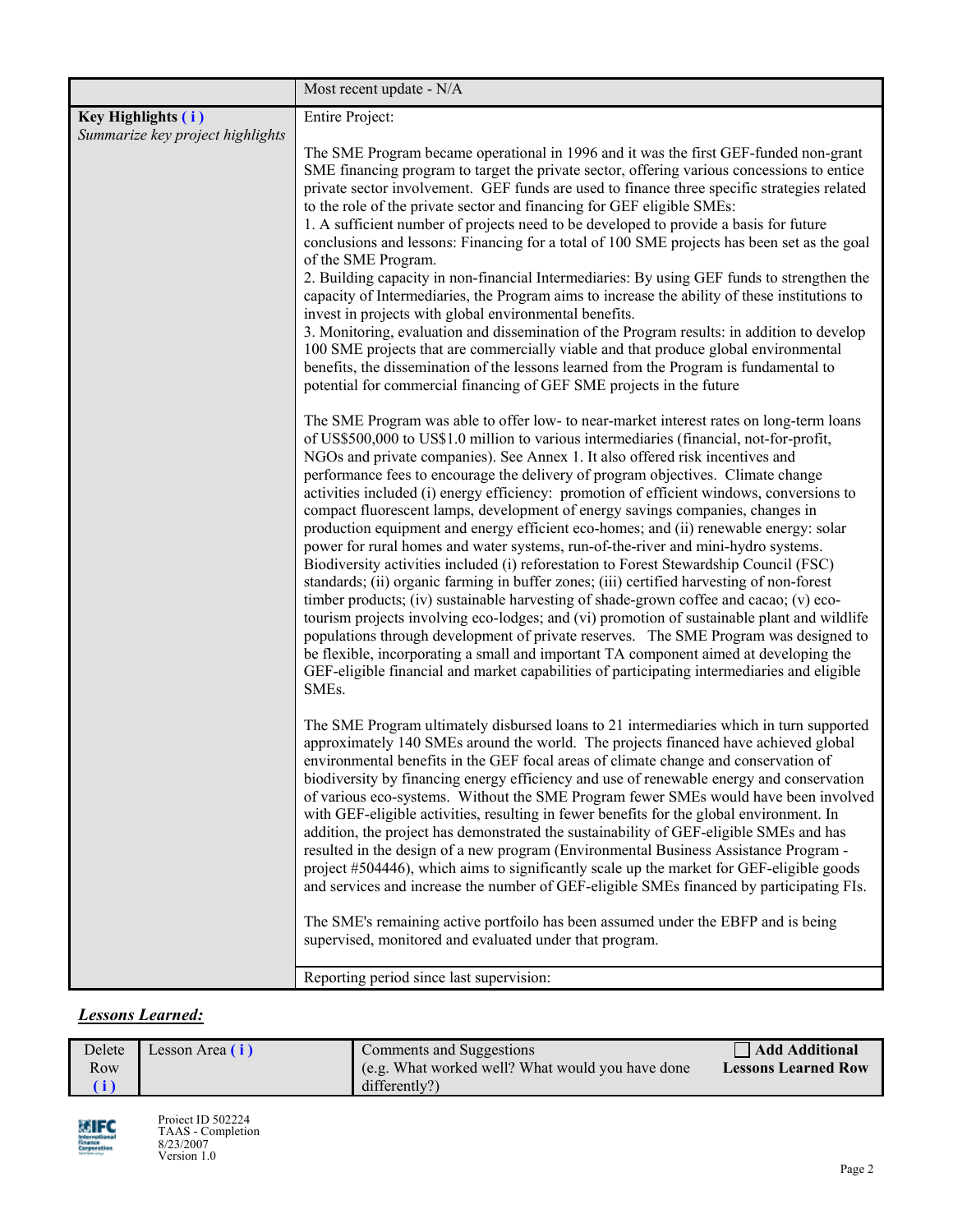| Delete<br>Row<br>(i) | Lesson Area (i)                | Add Additional<br>Comments and Suggestions<br>(e.g. What worked well? What would you have done<br><b>Lessons Learned Row</b><br>differently?) |
|----------------------|--------------------------------|-----------------------------------------------------------------------------------------------------------------------------------------------|
|                      | Design/planning                | Fine.                                                                                                                                         |
|                      | Pricing                        | Adequate for the time and objectives of the program; however, pricing was well<br>below market rates and are not to current IFC standards.    |
|                      | Implementation/delivery        | Fine.                                                                                                                                         |
|                      | Development Results            | Good.                                                                                                                                         |
|                      | Project team                   | Good.                                                                                                                                         |
|                      | Consultant work                | n/a                                                                                                                                           |
|                      | Client commitment/satisfaction | Varries by client.                                                                                                                            |
|                      | Funding leverage               |                                                                                                                                               |
|                      | Experience with replicating    | Positive. The SME Program was the foundation of the Environmental Business                                                                    |
|                      |                                | Finance Program which seeks to scale up GEF support to FIs for SMEs.                                                                          |
|                      | Link with IFC Investment       | None.                                                                                                                                         |

## *Follow up opportunities:*

|                                    | <b>TAAS</b> | Investment |  |  |  |
|------------------------------------|-------------|------------|--|--|--|
| Are there new business development | No.         | No         |  |  |  |
| or replication opportunities?      |             |            |  |  |  |
| If yes,                            |             |            |  |  |  |
| Describe opportunity               |             |            |  |  |  |
| 2. Recommended follow up action    |             |            |  |  |  |

# *Summary of Supervision Performance Ratings:*

|                                        | Performance Category (i)                                                                                                                                                                                                                                                                 |                        |                         |                                                 |  |  |  |  |  |  |
|----------------------------------------|------------------------------------------------------------------------------------------------------------------------------------------------------------------------------------------------------------------------------------------------------------------------------------------|------------------------|-------------------------|-------------------------------------------------|--|--|--|--|--|--|
| Supervision<br><b>Reporting Period</b> | Development<br><b>Results</b>                                                                                                                                                                                                                                                            | Financial              | Timeline                | Overall                                         |  |  |  |  |  |  |
| #1 [As of Jun. 30,<br>2007]            | A - On or Above Current<br>Targets                                                                                                                                                                                                                                                       | A - On or Under Budget | A - On or Ahead of Plan | A - On Track with all<br>Performance Categories |  |  |  |  |  |  |
|                                        | Rationale for overall performance rating assigned While some of the sub-projects did not perform well, this is<br>to be expected in an innovative structure. The program in general, achieve its objectives in terms of number of<br>SMEs supported and environmental benefits obtained. |                        |                         |                                                 |  |  |  |  |  |  |

## *Development Effectiveness:*

|                                                                                            | Highly<br>Unsuccessful                                                                                                                                                                                                                           | Unsuccessful | Mostly<br>Unsuccessful Successful | Mostly | Successful  | <b>Highly</b> | Not<br>Successful Applicable |  |
|--------------------------------------------------------------------------------------------|--------------------------------------------------------------------------------------------------------------------------------------------------------------------------------------------------------------------------------------------------|--------------|-----------------------------------|--------|-------------|---------------|------------------------------|--|
| <b>Development Effectiveness-Synthesis</b><br>Rating <i>(Based on criterion 1-5)</i> $(i)$ |                                                                                                                                                                                                                                                  |              |                                   |        | $\boxtimes$ |               |                              |  |
|                                                                                            | While some of the sub-projects did not perform well, this is to be expected in an innovative<br>structure. The program in general, achieve its objectives in terms of number of SMEs<br>Rationale supported and environmental benefits obtained. |              |                                   |        |             |               |                              |  |

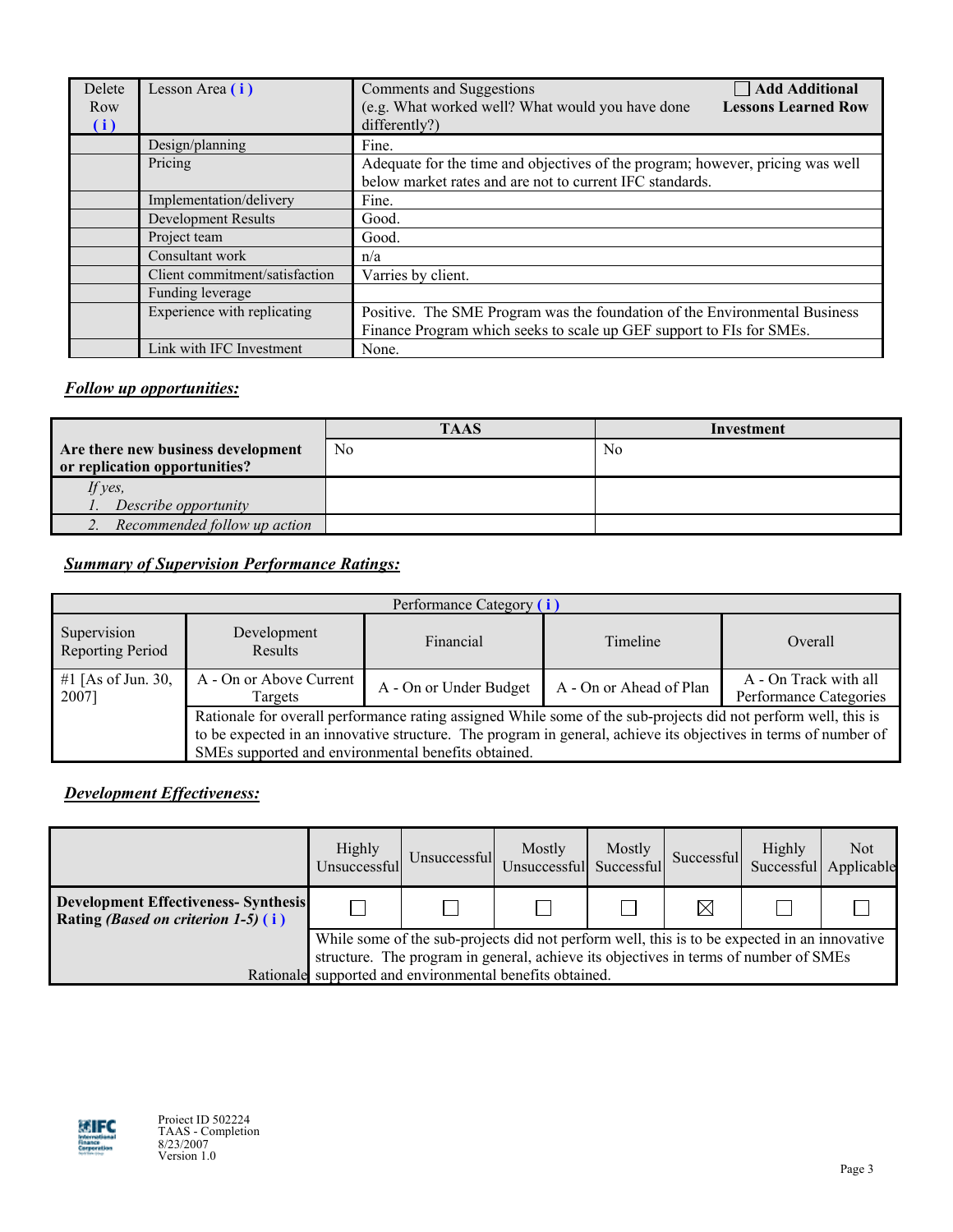|                                  | Unsatisfactory                                                                                | Partly<br>Unsatisfactory                                                 | Satisfactory | Excellent | Not Yet Achieved |  |  |  |  |
|----------------------------------|-----------------------------------------------------------------------------------------------|--------------------------------------------------------------------------|--------------|-----------|------------------|--|--|--|--|
| 1. Strategic Relevance (i)       |                                                                                               |                                                                          | ⋉            |           |                  |  |  |  |  |
|                                  | The program had significant impact on its subprojects and a high level of client commitment   |                                                                          |              |           |                  |  |  |  |  |
|                                  |                                                                                               | Rationale (although this varried by project).                            |              |           |                  |  |  |  |  |
| 2. Output Achievement (i)        |                                                                                               |                                                                          | $\times$     |           |                  |  |  |  |  |
| Rationale                        |                                                                                               | The program ultimately supported 140 SMEs compared to its 100 objective. |              |           |                  |  |  |  |  |
| 3. Outcome Achievement (i)       |                                                                                               |                                                                          |              |           |                  |  |  |  |  |
| Rationale                        | The program has demonstrated that GEF eligible activites/SMEs can be financially viable.      |                                                                          |              |           |                  |  |  |  |  |
| 4. Impact Achievement (i)        |                                                                                               |                                                                          | $\times$     |           |                  |  |  |  |  |
|                                  | The program led to the development of the Environmental Finance Business Program which        |                                                                          |              |           |                  |  |  |  |  |
|                                  | has already encouraged large, mainstream banks to develop lending programs for SMEs           |                                                                          |              |           |                  |  |  |  |  |
|                                  | Rationale undertaking GEF eligible activities.                                                |                                                                          |              |           |                  |  |  |  |  |
| 5. Efficiency (i)                |                                                                                               |                                                                          | ⋉            |           |                  |  |  |  |  |
| Rationale                        | The program was within budget.                                                                |                                                                          |              |           |                  |  |  |  |  |
| 6. IFC Role and Contribution (i) |                                                                                               |                                                                          | ⋉            |           |                  |  |  |  |  |
|                                  | IFC's intial team was proactive and instrumental in identifying and structuring a pipeline of |                                                                          |              |           |                  |  |  |  |  |
|                                  | Rationale projects.                                                                           |                                                                          |              |           |                  |  |  |  |  |

| <b>Post completion monitoring recommendation [Based on outcome and impact indicator level recommendation within Development</b> |                                                                                                                                        |  |  |  |  |  |  |  |  |
|---------------------------------------------------------------------------------------------------------------------------------|----------------------------------------------------------------------------------------------------------------------------------------|--|--|--|--|--|--|--|--|
| Results section that follows]                                                                                                   |                                                                                                                                        |  |  |  |  |  |  |  |  |
| Recommended                                                                                                                     |                                                                                                                                        |  |  |  |  |  |  |  |  |
| Recommended duration for annual<br>post completion monitoring                                                                   |                                                                                                                                        |  |  |  |  |  |  |  |  |
| Approach for post project completion<br>monitoring (including estimated level<br>of effort, resources and funding<br>source)    | The remaining SME portfolio is being monitored through the EBFP program on a regular<br>basis. No additional follow-up is recommended. |  |  |  |  |  |  |  |  |

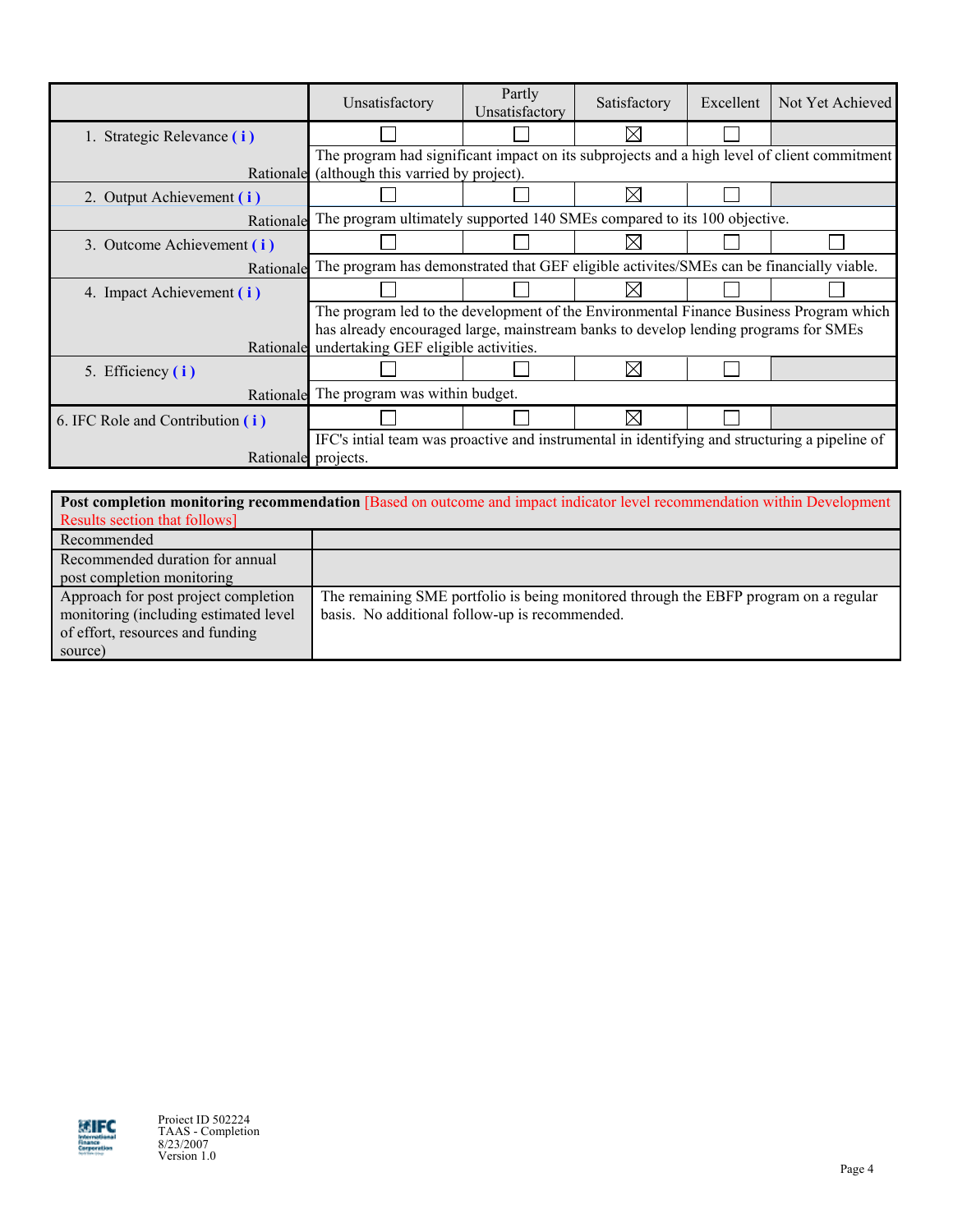# **Development Results**

| $\Box$ Add Outputs Row<br>Outputs (i) |                                                                      |                                          |                                                  |                     |             |                 |                           |                    |  |
|---------------------------------------|----------------------------------------------------------------------|------------------------------------------|--------------------------------------------------|---------------------|-------------|-----------------|---------------------------|--------------------|--|
|                                       |                                                                      |                                          |                                                  |                     | Targets (i) |                 |                           | <b>Results (i)</b> |  |
| <b>Delete</b><br>Row<br>(i)           | Component<br>/Activities                                             | <b>Discontinued</b><br>$\left( i\right)$ | Indicators (i)                                   | Cumulative          |             | Prior to Period | This Period<br>Cumulative |                    |  |
|                                       |                                                                      |                                          |                                                  | Original<br>Revised |             |                 |                           |                    |  |
|                                       | Fund and Evaluate Select reason<br>a critical mass of<br><b>SMEs</b> |                                          | Number of unique firms or organizations assisted | 100.00              |             | 0.00            | 140.00                    | 140.00             |  |

|                                    | <b>Add Outcome Row</b><br><b>Outcome</b> (i)                                         |                            |                                                          |          |                     |                  |         |                         |                    |                |        |                                                                                |                                                  |
|------------------------------------|--------------------------------------------------------------------------------------|----------------------------|----------------------------------------------------------|----------|---------------------|------------------|---------|-------------------------|--------------------|----------------|--------|--------------------------------------------------------------------------------|--------------------------------------------------|
|                                    |                                                                                      |                            |                                                          |          |                     | Targets (i)      |         |                         | <b>Results (i)</b> |                |        |                                                                                |                                                  |
| <b>Delete</b><br><b>Row</b><br>(i) | Component<br>/Activities<br>(i)                                                      | <b>Discontinued</b><br>(i) | Indicators (i)                                           |          | <b>Baseline</b> (i) | Cumulative       |         |                         | Prior to<br>Period | This<br>Period | $-ive$ | Cumulat Is post project<br>completion<br>monitoring by<br>unit<br>outstanding? | If yes,<br>annually<br>for how<br>many<br>years? |
|                                    |                                                                                      |                            |                                                          | Original |                     | Revised Original | Revised | Expect to<br>achieve by |                    |                |        |                                                                                |                                                  |
|                                    | Demonstrate<br>the viability<br>of SMEs<br>lengaged in<br>GEF eligible<br>activities |                            | Select reason  % of companies with no<br>payment default | 0.00     |                     | 50.00            |         | Project com             | 0.00               | 54.00          | 54.00  | N <sub>o</sub>                                                                 | Select one                                       |

|                                           | $\Box$ Add Impacts Row<br>Impacts (i)                   |                                          |                |              |             |                    |                |        |                                                                                |                                                  |
|-------------------------------------------|---------------------------------------------------------|------------------------------------------|----------------|--------------|-------------|--------------------|----------------|--------|--------------------------------------------------------------------------------|--------------------------------------------------|
|                                           |                                                         |                                          |                |              | Targets (i) |                    | Results (i)    |        |                                                                                |                                                  |
| <b>Delete</b><br>Row<br>$\left( i\right)$ | Component<br>/Activities<br>$\left  \mathbf{i} \right $ | <b>Discontinued</b><br>$\left( i\right)$ | Indicators (i) | Baseline (i) | Cumulative  | Prior to<br>Period | This<br>Period | $-ive$ | Cumulat Is post project<br>completion<br>monitoring by<br>unit<br>outstanding? | If yes,<br>annually<br>for how<br>many<br>years? |

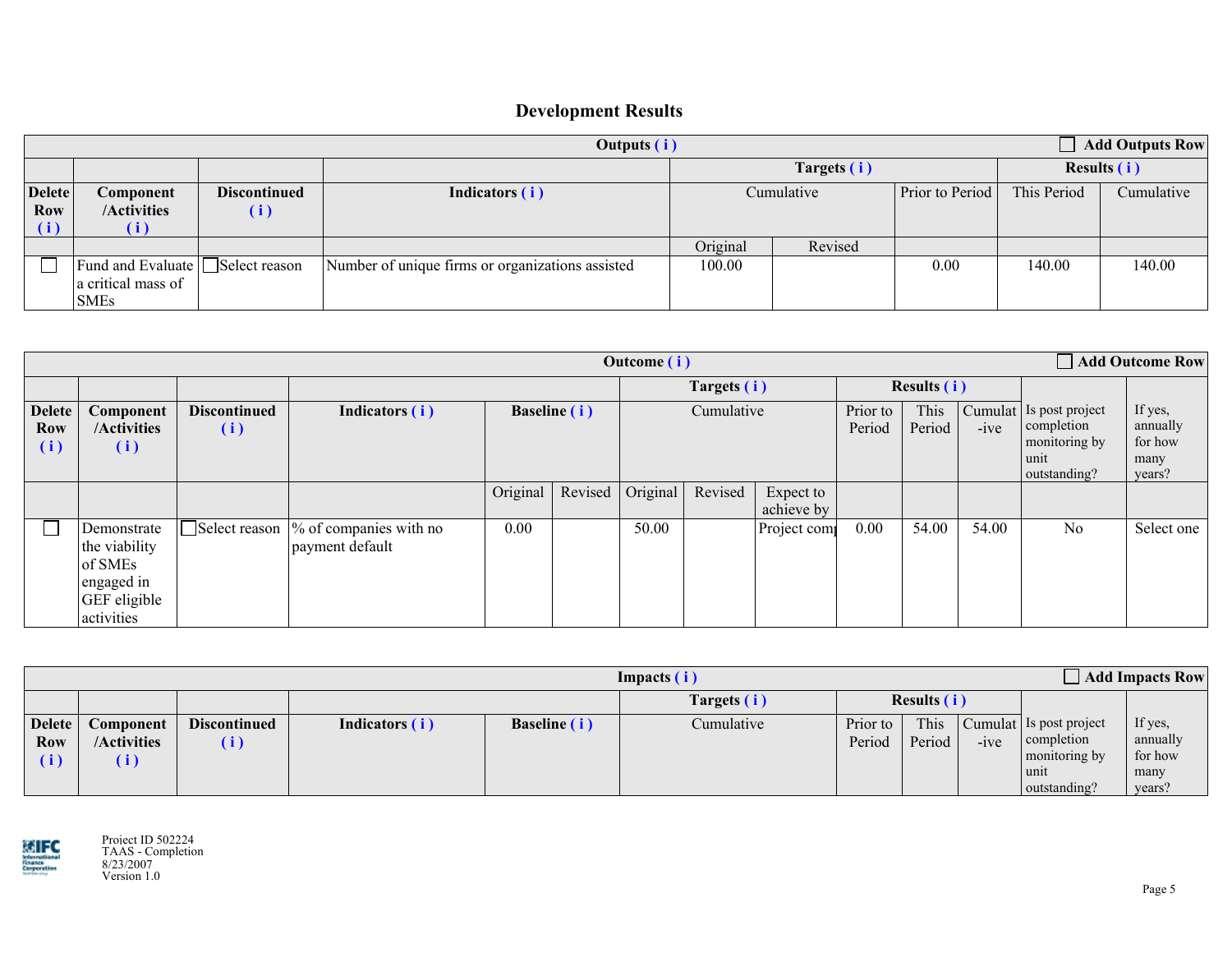|  |                     |                                           | $Original \mid$ | Revised   Original | Revised | Expect to               |          |     |     |                |            |
|--|---------------------|-------------------------------------------|-----------------|--------------------|---------|-------------------------|----------|-----|-----|----------------|------------|
|  |                     |                                           |                 |                    |         | achieve by              |          |     |     |                |            |
|  | The program         | Select reason Number of firms replicating | 0.00            | .00                |         | $ 4-5 \rangle$ vrs post | $0.00\,$ | 00. | .00 | N <sub>0</sub> | Select one |
|  | is replicated       | sustainable business products             |                 |                    |         |                         |          |     |     |                |            |
|  | by other            | without IFC financing                     |                 |                    |         |                         |          |     |     |                |            |
|  | <i>institutions</i> |                                           |                 |                    |         |                         |          |     |     |                |            |

## *Comments on development results achieved*

| Entire<br>relevant results<br>additional                     | #504446.<br>hrough the EBFP (project#)<br>ig portfolio will be supervised.<br>' evaluated<br>. monitored and<br>e outstar : |
|--------------------------------------------------------------|-----------------------------------------------------------------------------------------------------------------------------|
| ) other than those planned)<br>e and negative)<br>(positive) |                                                                                                                             |
| Reporting period since last supervision                      |                                                                                                                             |



Project ID 502224 TAAS - Completion 8/23/2007 Version 1.0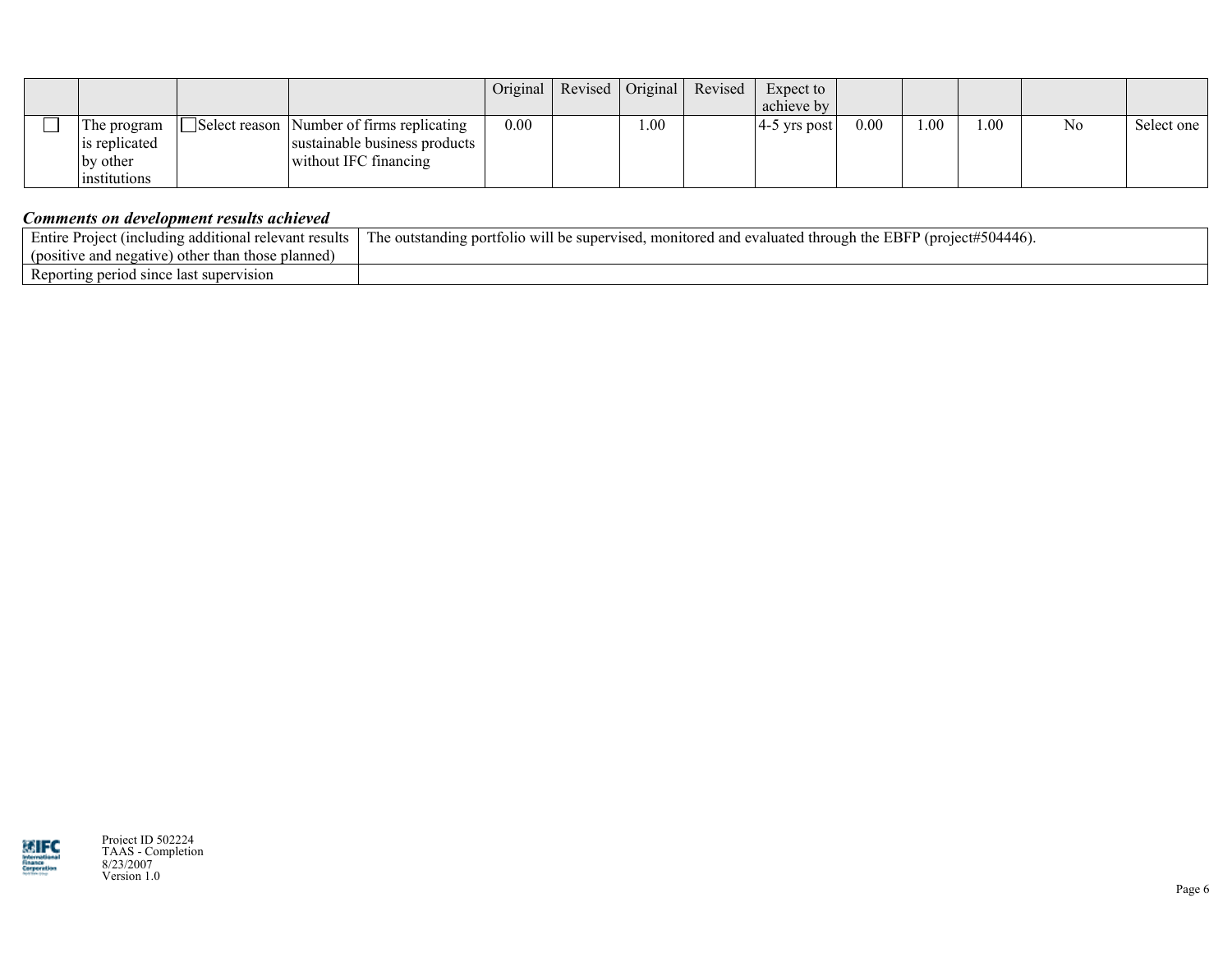# *Financial (USD):*

| <b>Funding</b>                                                                                                                      |         |                                               |               |          |             |                  |               |                        |               |
|-------------------------------------------------------------------------------------------------------------------------------------|---------|-----------------------------------------------|---------------|----------|-------------|------------------|---------------|------------------------|---------------|
| Original                                                                                                                            | Revised | Actual Expenses (i)                           |               |          | Outstanding | Total Expenses + |               | <b>Funding Balance</b> |               |
| (i)                                                                                                                                 | (i)     |                                               |               |          | Purchase    | Commitments      |               |                        |               |
| Jun. 11,                                                                                                                            |         | As of                                         | From          | Total    | Order       | Amt              | $\frac{0}{0}$ | Amt                    | $\frac{0}{0}$ |
| 2007                                                                                                                                |         |                                               | to            | Jun. 30, | Commitments |                  |               |                        |               |
|                                                                                                                                     |         |                                               | Jun. 30, 2007 | 2007     | (i)         |                  |               |                        |               |
|                                                                                                                                     |         |                                               |               | $E =$    |             | $G =$            | $H =$         | $I =$                  | $J =$         |
| $\mathbf{A}$                                                                                                                        | B       | $\mathcal{C}$                                 | D             | $C + D$  | F           | $E + F$          | G/(A,B)       | $(A,B)-G$              | I/(A,B)       |
| 3,297,835                                                                                                                           |         |                                               |               |          | 0.00        | 3,297,835.00     | 100.00%       | 0.00                   | $0.00\%$      |
|                                                                                                                                     |         |                                               |               |          |             |                  |               |                        |               |
| Explanation for significant variances between (1) original and revised funding (A vs. B) and (2) approved/revised funding and total |         |                                               |               |          |             |                  |               |                        |               |
|                                                                                                                                     |         | expenses + commitments $(A/B \text{ vs. } G)$ |               |          |             |                  |               |                        |               |

Investment component will be reported through ACBS.

*Revision Log*

| <b>Pricing Goals (i)</b>                         |                 |         |                                       |                                    |
|--------------------------------------------------|-----------------|---------|---------------------------------------|------------------------------------|
|                                                  |                 |         |                                       |                                    |
| Charging for Products/Services (Yes/No)          |                 |         | No                                    |                                    |
| Charging details                                 |                 |         |                                       |                                    |
| Comments                                         |                 |         | Not applicable (to be revised by TTL) |                                    |
| Describe the key factors in setting the charging |                 |         |                                       |                                    |
| structure. If No selected above, specify reason. |                 |         |                                       |                                    |
| <b>Fees/Contributions</b>                        |                 |         |                                       |                                    |
|                                                  | O <sub>ri</sub> | Darioid | $D_{\text{coordinate}}(i)$            | $E_{\alpha\alpha}/C_{\alpha\beta}$ |

|                                                                                                                                                                                                                                                                                    | Original | Revised |               | Fees/Contributions |                      |         |              |               |
|------------------------------------------------------------------------------------------------------------------------------------------------------------------------------------------------------------------------------------------------------------------------------------|----------|---------|---------------|--------------------|----------------------|---------|--------------|---------------|
|                                                                                                                                                                                                                                                                                    | (i)      | (i)     |               |                    |                      |         | Balance      |               |
|                                                                                                                                                                                                                                                                                    | Jun. 11, |         | As of         | From               | Total Jun. 30, 2007  |         | Amt          | $\frac{0}{0}$ |
|                                                                                                                                                                                                                                                                                    | 2007     |         |               | to                 | $\frac{0}{0}$<br>Amt |         |              |               |
|                                                                                                                                                                                                                                                                                    |          |         |               | Jun. 30,<br>2007   |                      |         |              |               |
|                                                                                                                                                                                                                                                                                    |          |         |               |                    | $E =$                | $F =$   | $G=(A,B)$ -E | $H = G/($     |
|                                                                                                                                                                                                                                                                                    | A        | B       | $\mathcal{C}$ | D                  | $C + D$              | E/(A,B) |              | (A,B)         |
| Cash Fees from<br>Recipients                                                                                                                                                                                                                                                       | $\theta$ |         |               | 0.00               | 0.00                 |         | 0.00         |               |
| In-Kind<br>Contributions                                                                                                                                                                                                                                                           | $\theta$ |         |               | 0.00               | 0.00                 |         | 0.00         |               |
| Other                                                                                                                                                                                                                                                                              | $\Omega$ |         |               | 0.00               | 0.00                 |         | 0.00         |               |
| Explanation for significant variances between (1) original and revised fees/contributions (A vs. B) and (2) approved/revised<br>$fees/contributions$ and related total receipts ( $A/B$ vs. E)<br>Leverage amounts are documented in the in individual PSR / PCR for each project. |          |         |               |                    |                      |         |              |               |
| <b>Revision Log</b>                                                                                                                                                                                                                                                                |          |         |               |                    |                      |         |              |               |

| <b>WBS</b> Status |        |                     |               |               |               |                           | <b>Add WBS Row</b> |
|-------------------|--------|---------------------|---------------|---------------|---------------|---------------------------|--------------------|
| Delete            |        | Discon- WBS element | <b>Name</b>   | <b>Closed</b> | Expected/     | Outstanding   Outstanding | <b>Comments</b>    |
| <b>Row</b>        | tinued |                     |               |               | <b>Actual</b> | commitments Fees          |                    |
| (i)               | (i)    |                     |               |               | close date    |                           |                    |
|                   |        | IFC-                | GEF SME 2-    | Yes           | Aug. 13,      |                           |                    |
|                   |        | 00502224-           | TF028364      |               | 2007          |                           |                    |
|                   |        | TF028364            | (Administrati |               |               |                           |                    |
|                   |        |                     | on)           |               |               |                           |                    |